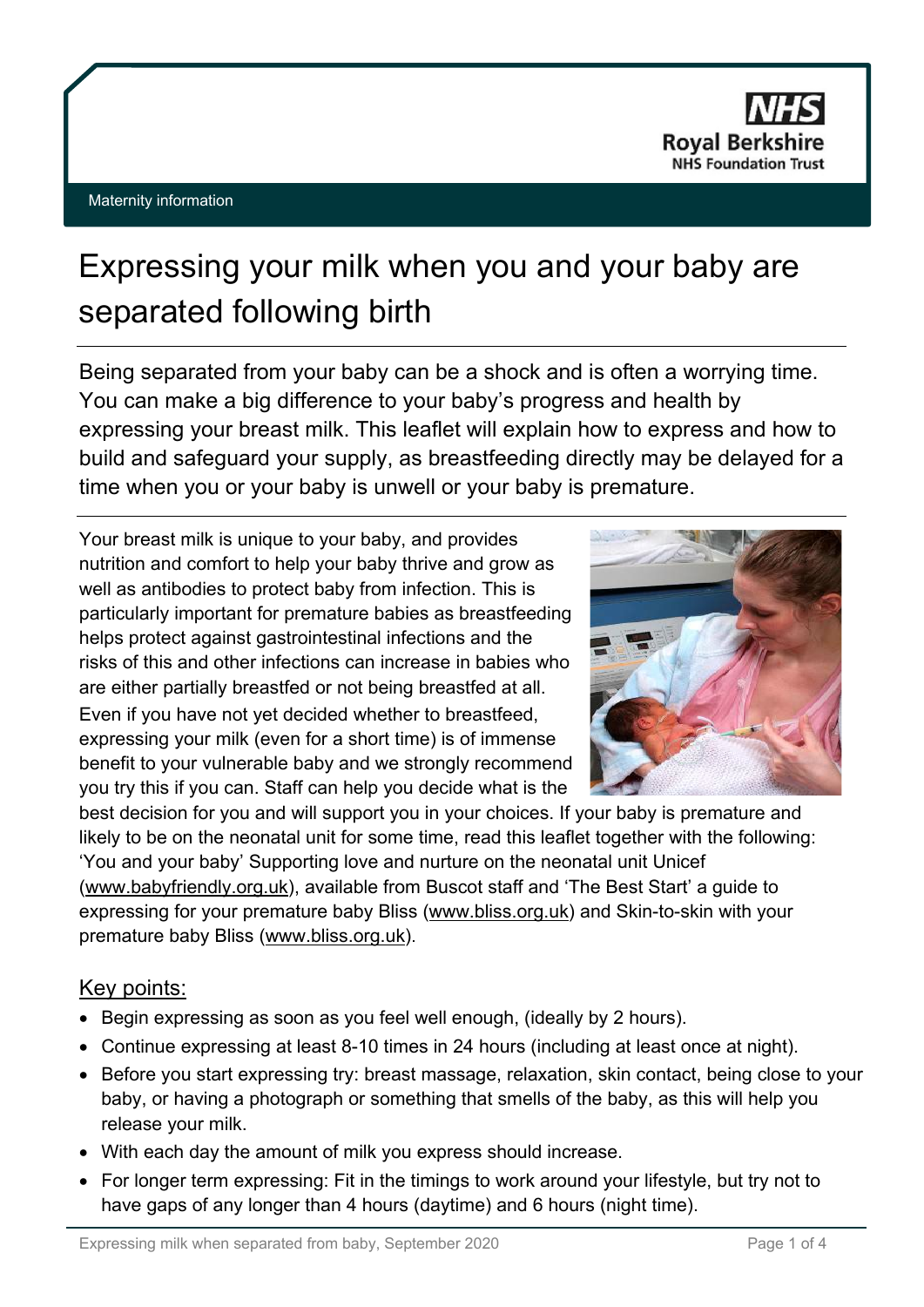## When should I start to express?

You should try to express as soon as possible after birth (ideally within2 hours) as colostrum (the thick first milk produced in the first few days) is higher in antibodies in the first 24 hours after birth and the earlier you start the more likely you will produce enough in the longer term.

### Which method is recommended if my baby is premature, very small or unwell?

- 1. Hand expressing is useful in the first 24-48 hours or so, when colostrum is produced as its easier to capture - See below for how to hand express.
- 2. Double pumping with electric pumps is strongly recommended where your baby has been born prematurely as it is usually more efficient.
- 3. Some mothers prefer a manual hand pump and choose to buy their own, (the hospital does not provide this type).
- 4. Combining hand and double electric pump will help you to maximise your supply.

Ask a member of staff to show you to get started in your chosen method/s. (You will soon learn about sterilising labelling and storage of your milk).

### How do I express milk for my baby?

- Always wash your hands thoroughly before starting.
- Make a drink and get yourself comfortable, try to relax and focus on your baby.
- Express by your baby's side.
- Enjoy skin to skin contact with your baby prior to expressing where possible.
- If your baby is not with you when you express it may help to have a photo of your baby, a garment which smells of your baby, relaxing music on your iPod, or to get someone to massage your back in order to help you relax.

#### Hand expression:

- 1. Wash hands thoroughly.
- 2. Have a sterilised cup/ syringe ready to use before you start.
- 3. Start by gently massaging all around your breast and rolling your nipple
- 4. Make a 'C' shape with your finger and thumb, and place your thumb above and fingers below the nipple about 2-3cms from the base of your nipple.
- 5. Build up a rhythm. Continue to gently press in a rhythmic manner until the flow stops and then move round to another part of the breast and repeat. Keep your finger and thumb opposite each other as you rotate round the breast.
- 6. When the flow slows down, change to the other breast.
- 7. Keep changing breasts until the flow subsides completely, for about 15 minutes or so each side.
- 8. It is usual to see just a few drops at first but the volume will increase as the days go on. It is all used for your baby and even just a few drops are hugely beneficial for your baby.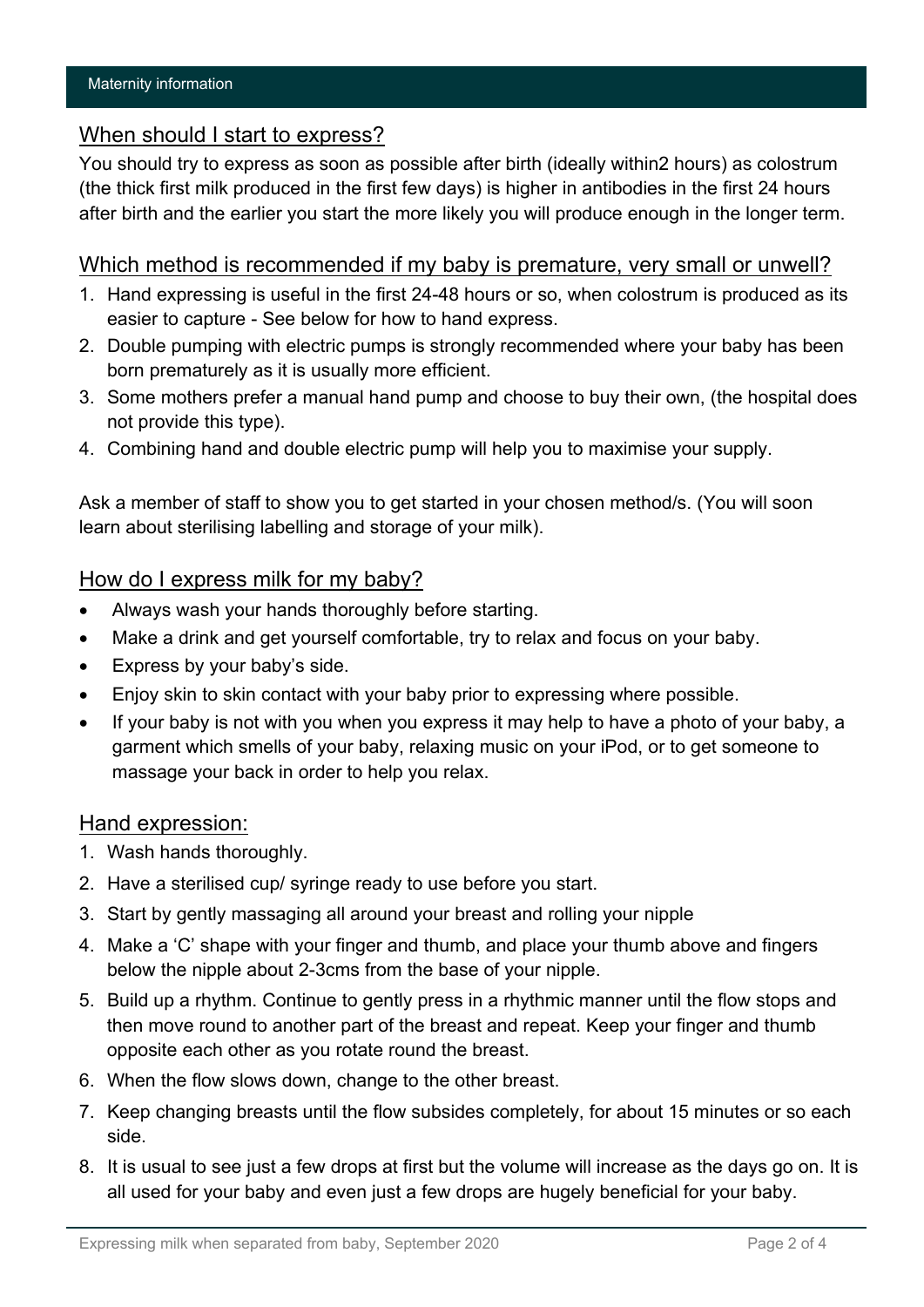- 9. If there are no signs of milk, move your finger either nearer or further away from the nipple until you find the right spot, and tuck back towards your rib cage first prior to pressing and releasing. Ask for further help.
- 10.Your milk will need to be labelled and taken up to Buscot Ward.

## Building and maintain a good supply

Start and continue expressing at least 8-10 times in every 24 hours, including at least once at night.

Once you are producing 750mls a day (or more) you can reduce the frequency but still have a plentiful supply. The staff will review your expressing at frequent intervals (usually weekly), but do seek help if you encounter any problems at any stage.

## What if I have difficulty expressing my milk?

It is common for the amounts of milk produced at each session to vary. Aim for 750mls/24 hours (range from 600-900mls/24 hours) by 10/14. We will talk to you regularly about this and to keep you on target as you may need additional help. Temporary reduction in milk supply often coincides with set-backs in baby's progress, or with the distractions of being at home without your baby.

Please speak to your baby's nurse on Buscot Ward as your first port of call, or a member of staff from the postnatal ward. The specialist infant feeding midwives can also help.

### Tips for boosting supply:

- Resume prolonged skin contact wherever possible
- Try to relax before expressing
- Express by the cot/incubator
- Express in clusters, combine hand and pump (20mins pump then break for 20mins repeated for 3 rounds at least once per day)
- Allow your baby to lick and nuzzle around your breast and nipple (wherever possible)
- Talk to and gently stroke your baby prior to expressing
- Watch these video expressing clips: [www.babyfriendly.org.uk/parents/resources/audiovisual](http://www.babyfriendly.org.uk/parents/resources/audiovisual) The Best Beginnings video clip is also useful especially for preterm mothers, see [http://sw4.bestbeginnings.org.uk.](http://sw4.bestbeginnings.org.uk/)
- Revisit the key points at the beginning of this leaflet.

### When you go home:

- After discharge community support can be accessed via virtual video consultations. See Feeding resources during Covid-19 leaflet
- There are breast pumps available to you (free of charge) if your baby is on Buscot Ward at the time you are discharged home. Some hospital grade pumps can be hired at discount from the manufacturer – Speak to Buscot staff about this